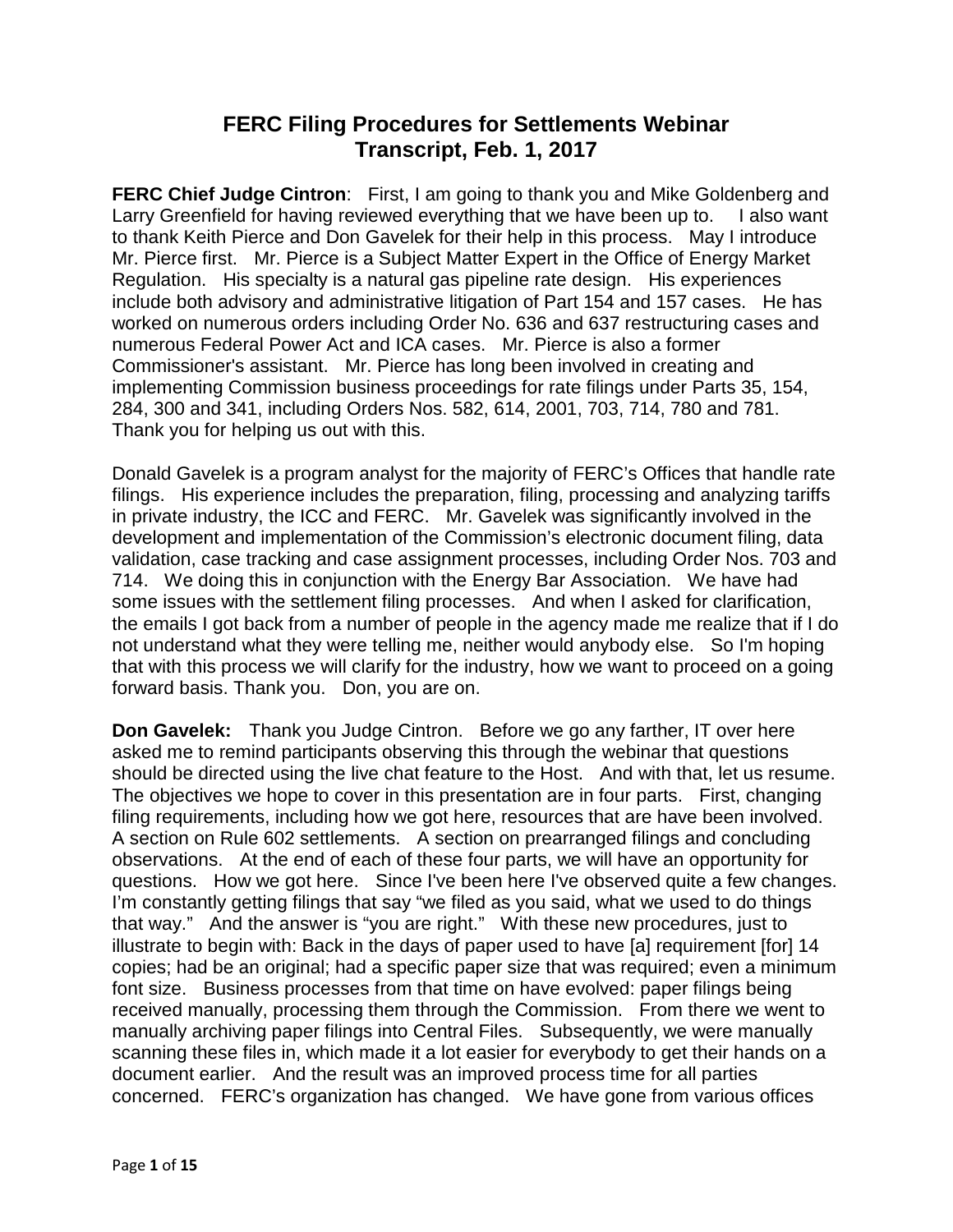and constantly evolving to who gets the work. Technologies evolve. Here we can find out who's been around for a while. Some people remember typewriters; Wang word processing; finally we got the laptops. Boy, that's an improvement. Media: we have gone from paper; there were floppy disks; and now with various Internet protocols to deal with this. The Commission has slowly adopted new information technology, structures and procedures to utilize this technology. By the late 80s, staff was starting to request data and rate designs in Lotus format, Quattro and dBase. Order No. 582 in 1995 required NGA open access tariffs in both paper and electronic format. Those of you around here probably know about FASTR. Commission orders were then made available electronically through CIPS.

From that point forward: Order No. 703, establishing filings via the Internet. This is a big, this is a big break for everybody, I think. This is the start of the Commission's fully integrated filing procedures. We had eFiling, which is a gateway for the public to make Commission filings. It started initially with protests and comments. We moved forward; we had enhanced our docketing system. We had eLibrary, which accepts many different native data formats, including spreadsheets. We have case tracking, distribution, notices - all tied in with this information that comes in from the electronic filing submission. We also have eService and eSubscription. Order 703 left paper filing procedures in place, but the regulations still required tariff filings in paper and they were integrated and still required some manual processing to be handled.

Order 714, 2008, effective April 2010. I remember that date. It required tariff filings to be filed only in electronic format. This is the eTariff headliner. Residual order 703 manual steps in the Tariff filing process were mostly eliminated. Non-regulated entities can still filing paper. This, of course, is referring to intervenors, small parties, etc. Commission authorized OSEC to issue instructions pertaining to electronic filing and electronic formats. This dealt with issues pertaining to allowable electronic files, documents, formats, filing of electronic – excuse me - filing of complex documents, whether they were paper (if it's required), and procedures and guidelines for submissions through the Internet. This is in 18 CFR 375 302. It also permits OSEC to update the many electronic filing requirements to match changing technology. This is been an improvement, hopefully to help all parties concerned.

As for resources, OSEC has many instructions. Dozens of instructions for different filings and forms are posted on the website. Generally regulated entities must file an electronic format. All other parties can file in either paper or electronic format. However, we stress to those parties that electronic format is preferred - we tend to have a less problem of losing those filings and get them available to the public faster. When new or revised instructions are issued, they are noticed in a specific docket. For example, RM07-16 for eFiling instructions and RM01-5 for eTariff instructions. These are posted on the Commission's website. For staff guidance, we have resources available, starting with FERC.gov, the Documents and Filing tab information that provides information such as Commission notices and orders, instructive orders and collection of FAQs that have occurred through various Commission orders on filings. There is also a resource for FERCOnline where staff is available to take calls and they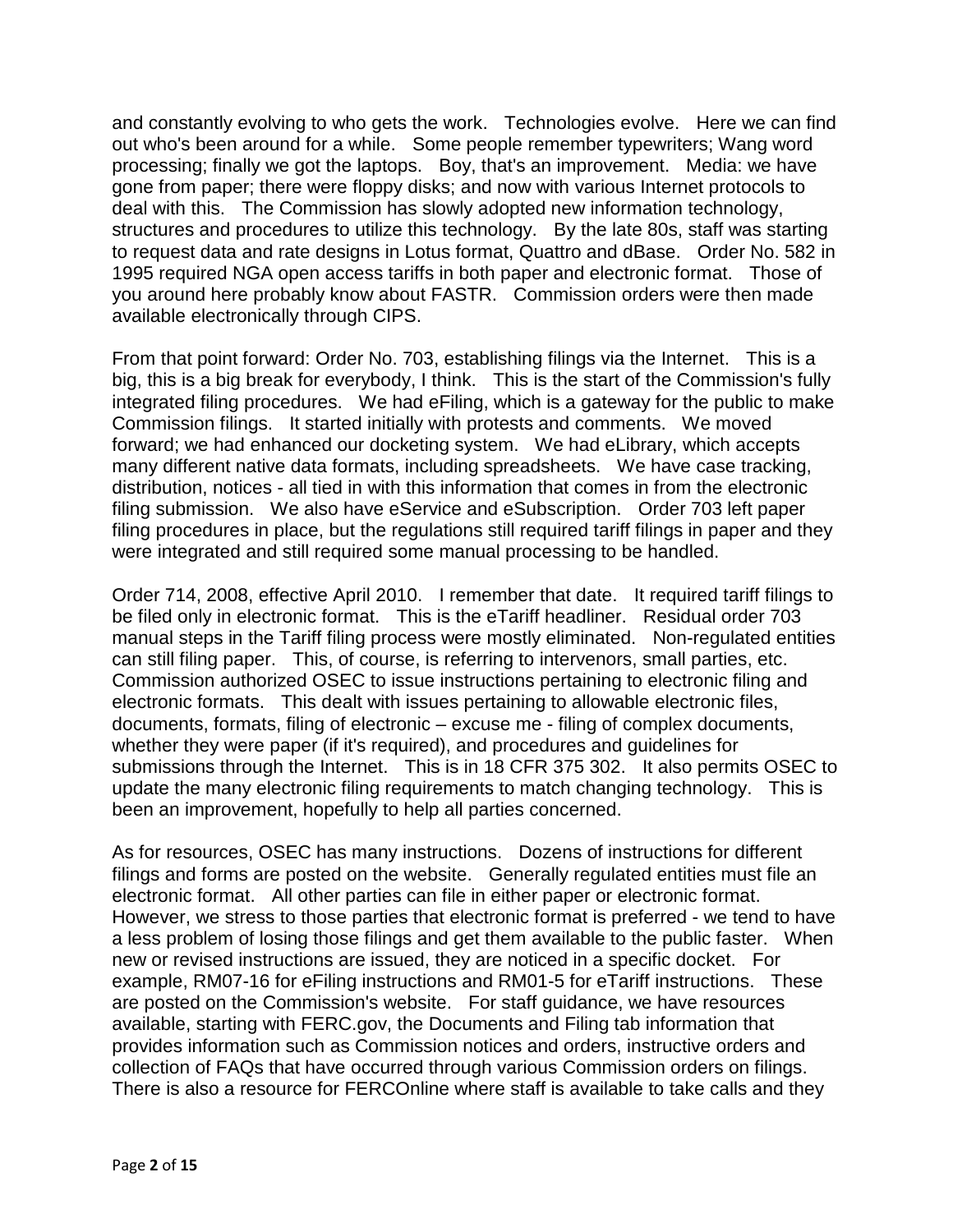can field them to Commission staff as necessary. Many of the parties out there in industry also will call staff directly. They've got a resource and they will use it. There are third parties. These third parties are in connection with what we refer to for tariff filings and software and management. The Commission makes no recommendations on them. We can only refer to them. We give no instructions or provide advice on them.

This next screen is just as little small section out of what has been made available. I believe Brooks Carter started working on this when he was still here, if you recognize that name. What [this example] does is identifies various portions of the Commission's regulation's specific schedules, tariffs, what the requirements are, by section and whether an eTariff requirement is mandatory or not. This has been a great facilitator and helps in explaining to somebody for filings being rejected where they need to go look and find procedures.

At this point, are there any questions? I will turn this over to Keith Pierce.

**Keith Pierce:** So let's get over to the settlement filing procedures. As all of you know, the Commission has many unique definitions that applies to common words only those definitions are only applicable to contacts within the Commission. Both EBA and FERC offer classes on many of these terms and how to apply them. And this particular classroom we will go into depth with one of the particular words and that is: Settlement. We have two general categories when we refer to settlements that have unique definitions in the context of FERC. First, with what we are going refer to as Rule 602 settlements. These are settlements of issues that have or are in proceedings that are established already - already established before the Commission. And we will go a bit more to the definition later. The second set a category of settlements of we will be referring to as prearranged or preagreed filings, and they follow a completely different business process. One of the reasons for this class is that we don't want those two business processes mixed up.

Rule 602 settlements. What's their definition? It comes straight out of 385.602, where it provides that this section applies to written offers of settlement filed in any proceeding set for hearing under Part 385, subpart E, before settlement judge and/or alternative dispute resolution. The implication of course is that there is already a filing here before the Commission, that Commission has actually issued an order and set it before a presiding officer. Also, from our perspective, part of this class is that we also consider as offers of settlement any written proposal to modify or amend an existing settlement that is pending before the Commission under Rule 602. Remember that these modifications and amendments can occur at multiple points along the process. It can occur soon as the settlement has been filed. Someone made a mistake; got to refile or make a modification to it. It can occur after the judge certifies it to the Commission but before the Commission has acted on it. Or it can happen as a result of a modification that the Commission is made in the approval. And it can also happen many years thereafter, when the parties say, oh, maybe this term and condition, may be a compliance obligation – you know - will agree to make a modification. That's also a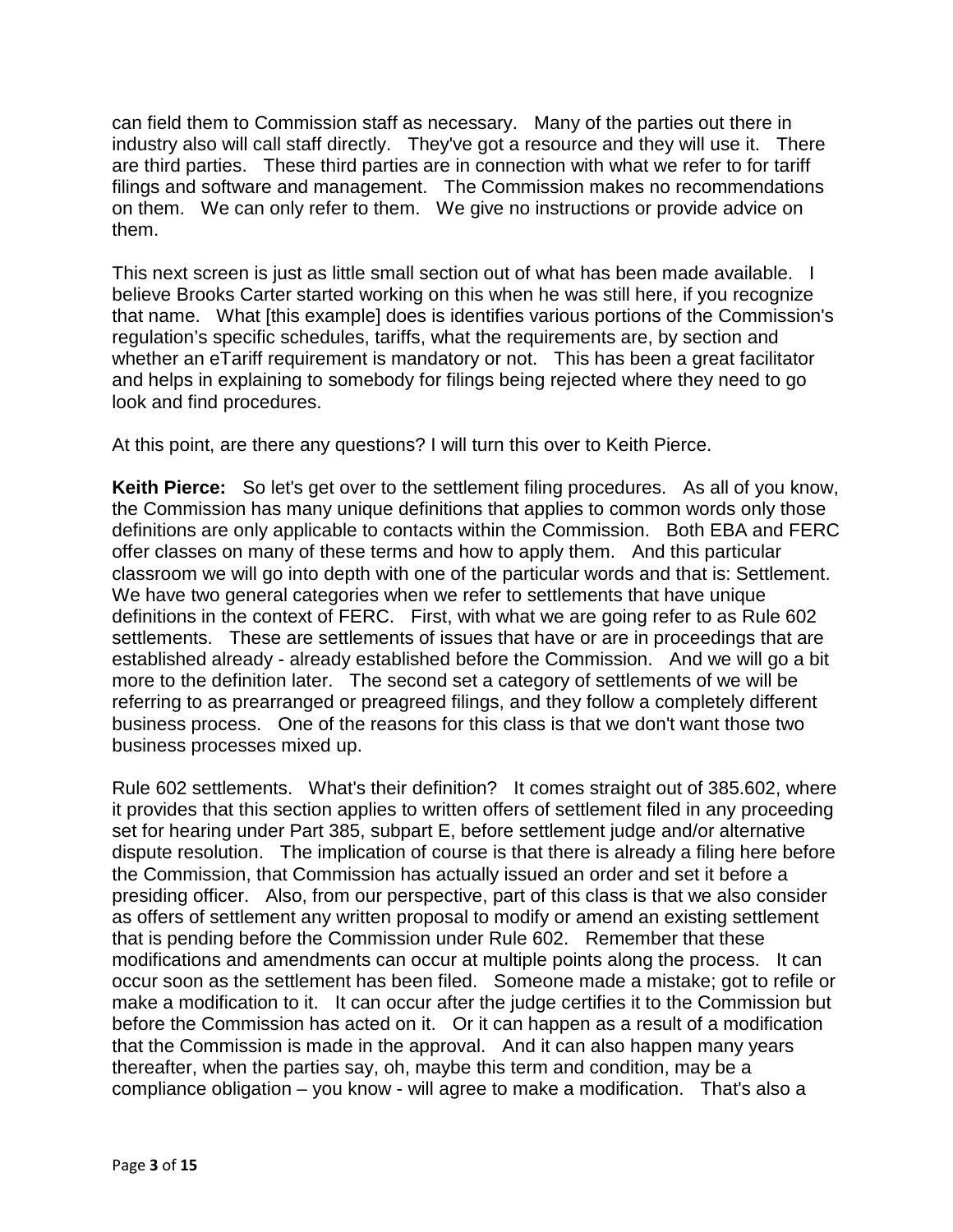modification to a settlement and is covered under the 602 procedures.

Rule 602 settlements have a set of required documents. Most of these come straight out of the regulations that we will go into a little bit more. Transmittal letter: of course all transmittal letters to the Commission should be addressed to the Secretary. The reason is, the Secretary distributes this material throughout the Commission. So therefore in your transmittal letter, make sure you are clear as to whom you wish the settlement to be directed. For the most part, initial settlements are going to be going to the presiding officer. However, there are some circumstances, especially in the cases of amendments that come after certification, those will be directed to the Commission. Because once a filing has been already certified out from the ALJ, those settlements don't go back to the ALJ. Those are before the Commission. Summarize your requested actions. Do you have any motions in your request? Do you have any requests for waivers? Are you addressing any interim rate issues? List the documents, especially with regard to whether not they made public, CEII or privileged information. With regard to the contact information that you put on the transmittal letter, make sure that that person is eRegistered and on the Commission service list. Remember many times the settlements here involve people who may not be on the service list because that was done in the litigated proceeding. This transmittal letter is the public document that you're asking the Secretary do something with which may not have any - which is procedural as opposed to the content of the settlement itself. Attach, of course, your stipulation and agreement, your settlement offer, and explanatory statement. You should include any copies or references to additional documents. Any such references to documents that you're incorporating by reference, try to make sure you have good citation to it. Could be an accession number because that document may be in the library in multiple locations and they may not all be identical. If necessary, and we are going to talk more later on this, including any actual tariff records that are consistent with the Order 714 format - but will you limit those actual tariff records to interim rates. We will talk more about that. Make sure you have a motion saying how you want the judge or someone else at the Commission, if it's addressed to the Commission, to manage those interim rates. And any other documents that you may deem appropriate - make sure that they are part of that package.

One of the reasons that we do not request, or do not recommend, pardon me, that you do not supply actual tariff records as part of the stipulation and agreement is that it's really difficult to predict the compliance timeline that the regulated entity will have to go by. You're going to be dealing with locked-in periods that are undefined and openended and, therefore, trying to predict what's going to happen is often very very difficult. Within lock-in periods, you can have multiple sub-locked-in periods which will require additional tariff records that sometimes in the heat of the moment of negotiation you may forget something. There are frequently other filings that occur at impact those Tariff records that have nothing to do with the settlement and you don't want to forget them. Further, settlements can be amended or modified. You have unexpected actions at the Commission may make that may result in having to modify those compliance records again. And further, as there is no timeline for the Commission to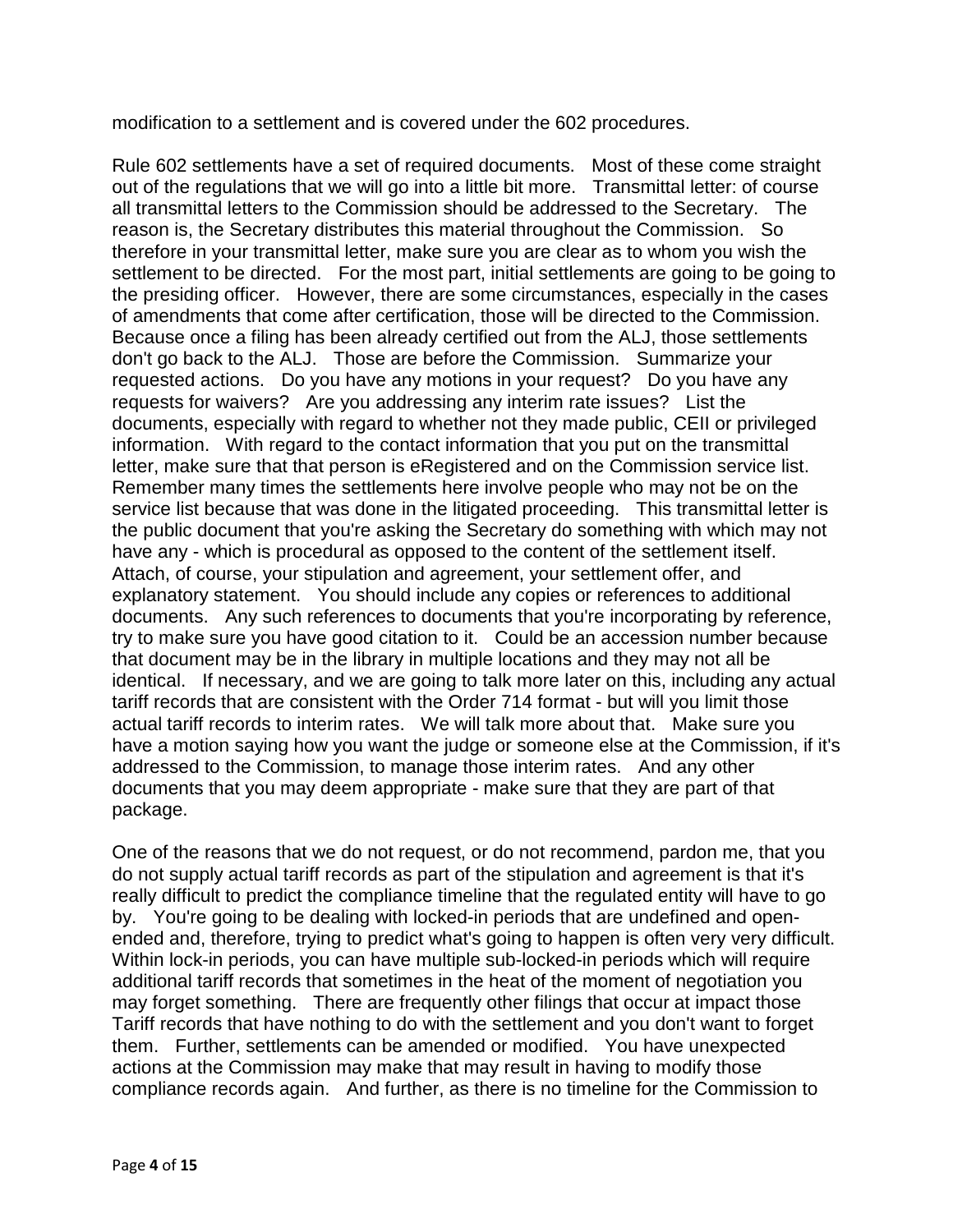act on settlements and therefore your proposed tariff records may need to be modified due to delays of Commission action. Sorry for not keeping up on the sides.

If you're involved in a tariff filing proceeding before a presiding officer or presiding – yah - presiding officer, you are supposed to be following their instructions. In other words, when you have a proceeding before the presiding officers, they control what type of documents need to be filed and in which manner. On December 1, 2016, the Secretary of the Commission in conjunction with the Chief Administrative Law Judge issued a new set of instructions and Type of Filing Codes applicable to filing of settlements before a presiding officer. It became effective on January 3, 2017. In the back I have copies of that Notice. For those of you who are listening in, you can get that off of the Commission's website. These Type of Filing Codes are specific for settlements under Rule 602 - not any other settlements that we will be discussing later. When you make that filing and put together your tariff XML filing, make sure that you associate with the original eTariff Filing Identifier. That is a term of art at the Commission: tariff Filing Identifier. That is a term of art used in eTariff. The terms that I'm going to be using are the NAESB approved and Commission adopted terminology. If you do not know what those terms are, please go to the Commission's - to the *OSEC Implementation Guide* on the Commission's website. OSEC will be assigning a new sub docket to the settlement filing. There is no need to re-intervene because the existing service list stays with any sub docketed proceeding. So if sub docketed - no need to re-intervene. Once a docket is given to a Filing ID continued to use that Filing ID with all subsequent eTariff filings. That way you don't multiply the number of roof dockets. However, there are going to be filings or proceedings that, in all, docket numbers that do not have a Filing ID. Most of those are complaints, things like that. Under those circumstances, the Secretary will issue a new roof docket number. Parties are advised to intervene as a new service list will be created for that particular root docket number. But also note that settlement Type of Filing Codes provide that the new sub docket or the new root docket filings will be before the presiding officers. There will not be an order consolidating or assigning that new sub docket or root docket over to the presiding officer. That is the purpose of the Type of Filing Code. It provides notice to everybody that this is part of that proceeding. So there won't be a separate order going out on that topic.

For filings - for Rule 602 settlements there part of multiple proceedings, put the nonassociated Filing ID's [docket number] in the Filing Description. That way that docket number will be in eLibrary and you can find it on a search. These type of instruction - these instructions, by the way, are not unique to the settlement Type of Filing Codes. The Commission issued those instructions back in 2010 [regarding] any proceeding involved involving multiple docket numbers.

When you file a settlement, put all the supporting documents and tariff records into a single filing. Please don't scatter the documents across multiple filings or multiple dockets. Make it a single package. eTariff XML format can handle approximately 200 attachments. There should be no limitation with regard to the eTariff XML structure. Only file the settlement once. If you have duplicative or piecemeal filings – they cause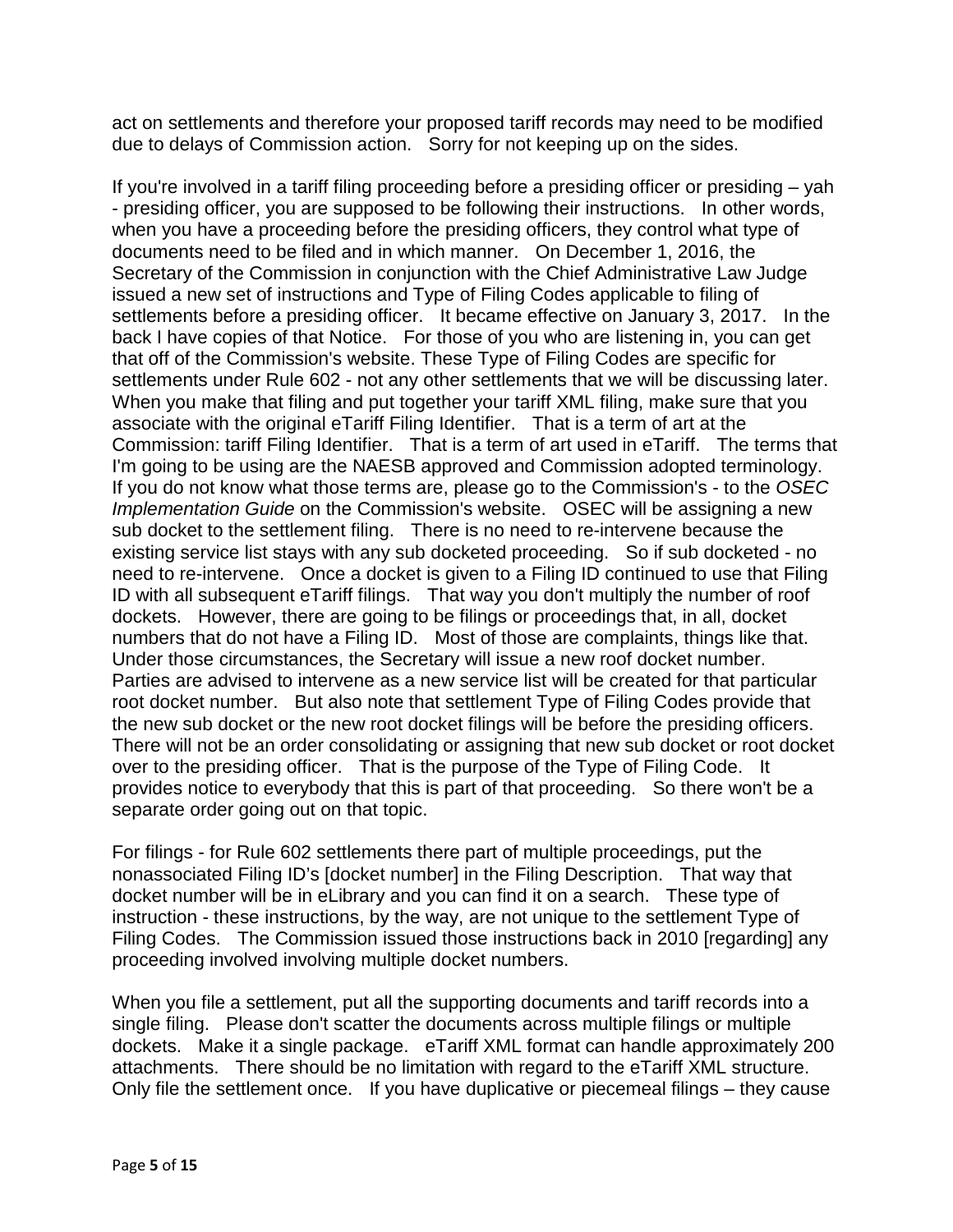confusion. It raise questions as to whether or not the multiple filings are actually identical. And it leaves parties confused as to where and to what documents they should make their 602 comments and reply comments to. Make it a single filing. There some limited exceptions, such as if you happen to have a settlement that crosses multiple proceedings. In other words, part of it is only before presiding officer about another somewhere else, or may even be two different proceedings with two different presiding officers. There - sometimes – it is appropriate making the filing in both. The other circumstances - when you're involving multiple regulated entities. They have to make eTariff filings in multiple Tariff IDs. In those circumstances what we recommend is that you file only the transmittal letter in the second filing and [include] the appropriate tariff. Don't duplicate all the settlement documents because the same issue may arise with regard to the confusion: are those documents identical?

Rule 602 has a regulatory notice period. And what that provides for is basically on the 20th day, the 30th day from the date of filing, that is when the comments and reply comments are due, Remember with the 20th and the 30th day, the standard Commission rule applies that if it happens upon a nonbusiness day, it is the next business day. That is the applicable day from filing your reply – that is - your comments for your reply comments. However, each one of those days is independent. So the 20th day gets pushed off for three days when you combined weekend and holiday, it doesn't change the 30th day comment period. Settlements are not subject to an OSEC notice. However, as anyone who's been involved in this program for along for the last few years, is aware that sometimes OSEC does issue a notice on Rule 602 settlements inadvertently. That is because a lot of our systems are automated, as Don mentioned. If such an incorrect second notice does get issued, it does cause quite a bit of confusion. We get telephone calls. You know that people don't know whether which states actually file their comments because the dates are not synchronized. If you see one of these incorrect notices, please inform OSEC through FERCOnline and we will try to get the error corrected. It serves all of our purposes and our objectives to get these type of mistakes clarified as soon as possible. So please help us in that regard. But we are hoping for is that the new Type of Filing Codes will reduce those type of errors because now there more easily identifiable by the Secretary's office as 602 settlements as opposed to other types of filings. When you make your comments and reply comments, please put them in the sub docket of the settlements so that people know where those comments belong.

Let's go into more detail with regard to interim rates: Interim rates have always had to be filed in eTariff anyway, so this is not really a change. Let's go into some of the stuff that we expect. Interim rate filings are not subject to a separate notice. They are part of the regulatory notice of the 20 and 30 days. So even if a settlement comes in with real tariff records, the Secretary should not be issuing a separate notice on those tariff records. Make your comments associated with the interim rates in your normal 20/30 day comment timeline. Motions to accept interim rates are not subject to a Commission action date. They can sit there forever, depending on who is assigned to review and approve them. And we will discuss about that in a moment as to who that may be. When a motion is filed for approval of interim rates, OSEC looks at it and then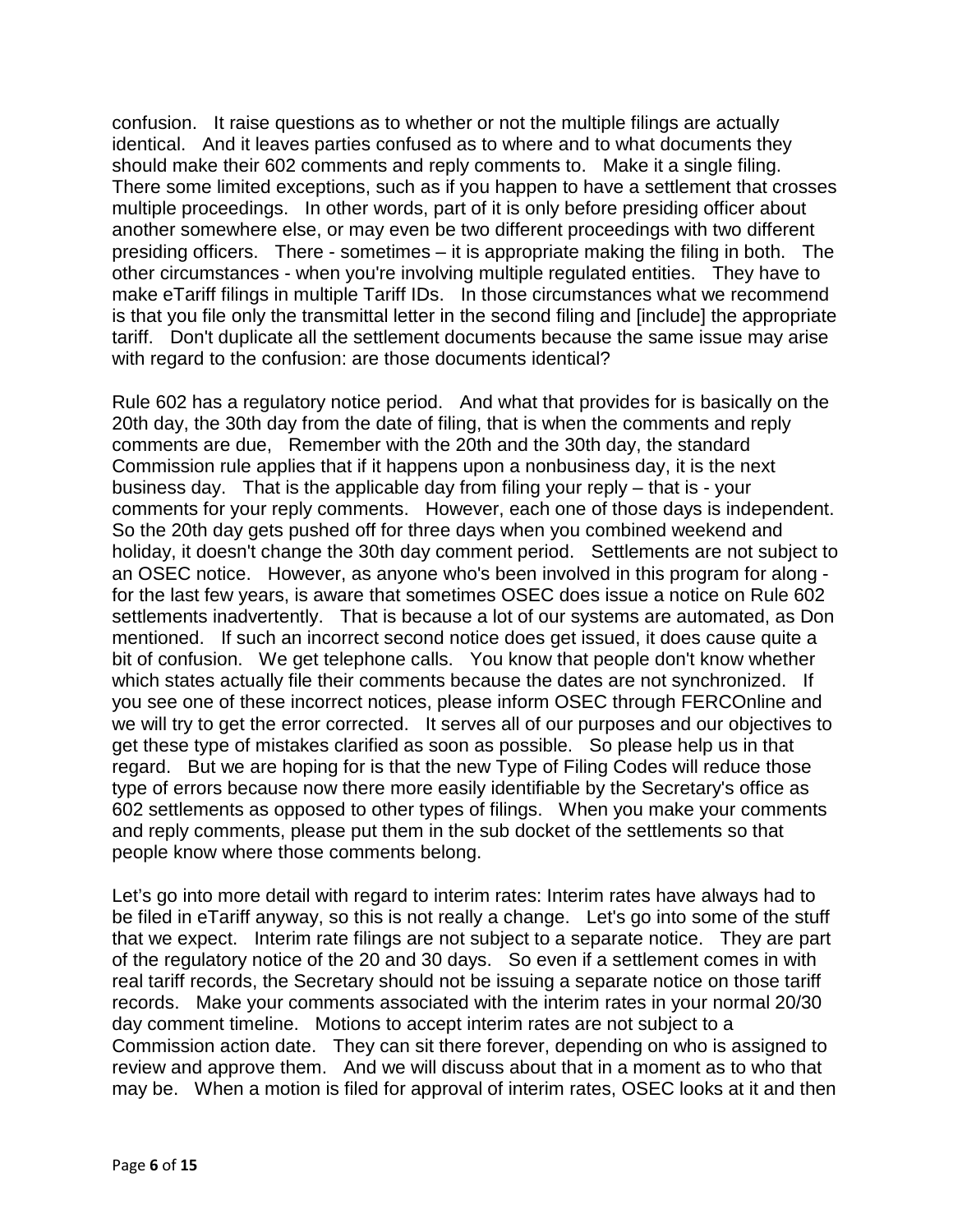assigns it out. But it does not assign them to the ALJ. Those interim rates are assigned to OEMR. OEMR has three options. If the proposed interim rates are lower than the effective rates, they may refer those interim rates over to the presiding judge for approval and the presiding judge may either accept or reject those interim rates through a delegated letter order. OEMR may do the actual action itself of accepting the interim rates by delegated letter order. Or OEMR may take another action as appropriate.

Supplements and amendments of Rule 602 settlements. Keep the supplements and amendments in the same docket. They still should be filed using the Type of Filing Codes for settlements, even if it several years later. Amendments to Commission approved 602 settlements are still 602 settlements and that, like I said that may occur many years later. You'll see them on the Commission's agenda regularly. Notice will still be the 602 notice. There should not be a separate [OSEC] notice even if [the amendment] occurs multiple years later. [The] 602 comment and reply comment periods [apply], even if it's three for five years later. Think about it. You don't really want to have an OSEC notice on a settlement that's already been approved by the Commission and providing an opportunity for other parties who were not part of the original proceeding to come in and make comments on that settlement. There is a reason why these remain 602 settlements.

Resources. As I mentioned a lot of what I covered is actually listed check by check in the Commission's regulations. The Secretary puts up a lot of information with regard to the forms, with regard to the eTariff XML format and the like. We also post a lot of information on the FERC.gov website. And of course with what we post, we have our normal disclaimer on that we don't speak for the Commission and the like. As Don mentioned, you can also call staff at work or Online support. And if you do call us with regard to procedural issues on eTariff filings, every division is supposed to have a specific individual assigned to it. Call those division directors and they will send you off to the right person.

We've attached a flow diagram for you, that you can print off; put on your wall if you get confused and ….

Any questions? Yes [inaudible..]

**Audience:** With respect to the transmittal letter, page 12, should there also be a discussion of any proposed effective dates in that transmittal letter?

**Keith Pierce:** If you have a … if you have interim rates, you should mention the effective date that you're requesting. With regard to the effective date of the settlement, that's, of course, a negotiated item. It, of course, is dependent upon what the parties negotiate. Many parties put in something to the effect that X number of days after Commission approval or something like that. But that's an individually negotiated item. But definitely any tariff records are supposed to have proposed effective date and the transmittal letter's motion with regard to approving it should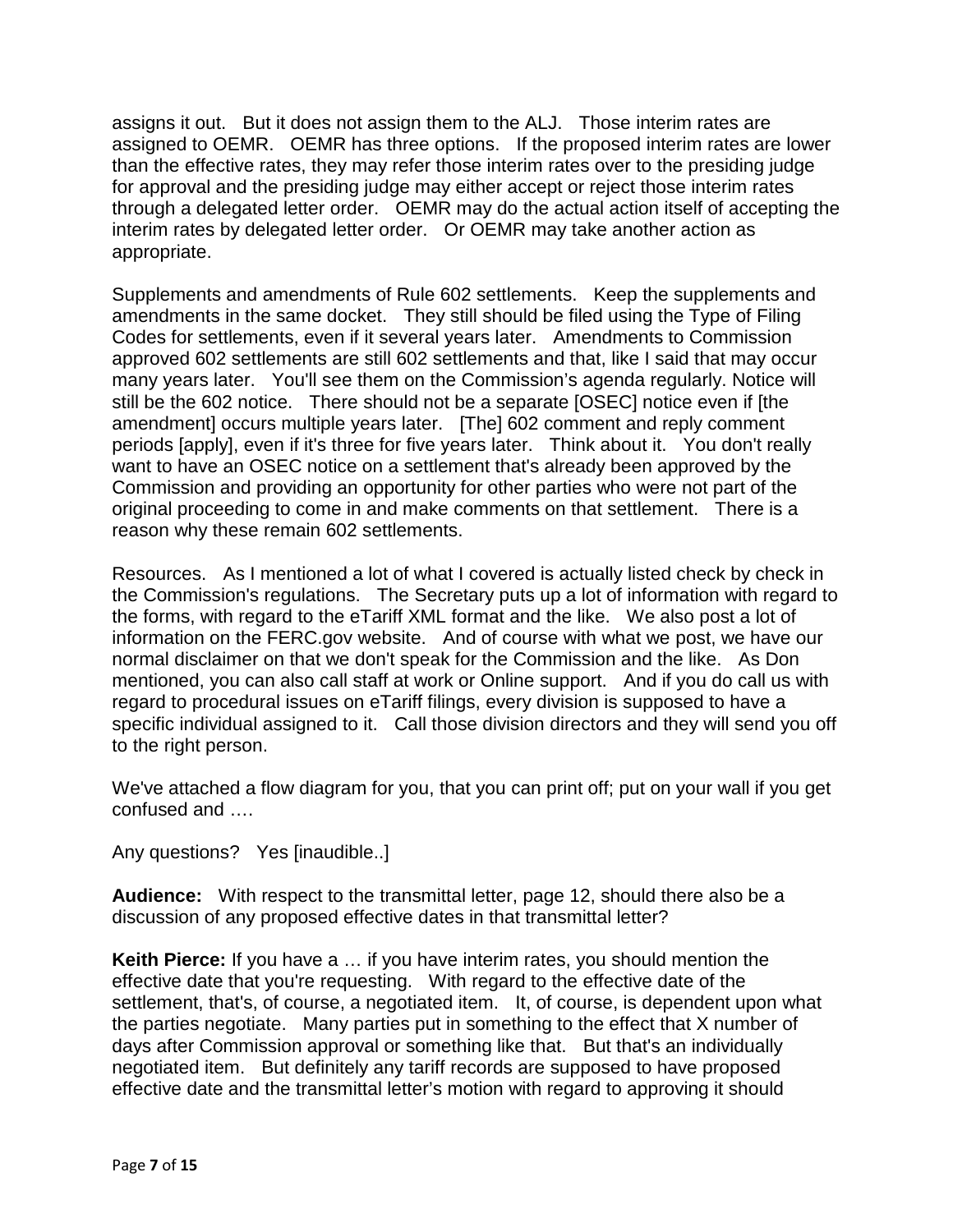identify with that date is. Any other questions? Yes, Mike

**Mike Goldenberg:** In a proceeding before an ALJ with multiple dockets, they settle a bunch of dockets, would you prefer that they make a settlement filing using pro forma tariff sheets in just one of those associated filing identifiers or you wanted ..or would you prefer that they make several filings in each of the relevant dockets?

**Keith Pierce:** If you're only dealing with pro forma tariff records, please, please only make a settlement filing once….

**Mike Goldenberg:** And then the Commission would then issue an order requiring the compliance filings in each of the dockets?

**Keith Pierce:** That's correct. Try, try to reduce the amount of times you make filings here. It just causes confusion and it is also an expense on your part.

**Judge Cintron:** I just have some clarifications. In terms of the comment dates, the judges can shorten those comment dates on motion. I'm also requiring that the parties file a motion requesting interim rates so that I know that I have to act on them, if OEMR so desires. And only … that the chief judge can act on the lowering of the interim rates.

**Keith Pierce:** That's correct all the way around. And, again, that's that's why the transmittal letter is so important to list all these items and And Judge Cintron brought up the question, or the point, with regard to a motion to reduce or shorten the comment period. For those that you direct to the Commission for settlements that are after certification, make sure you mention if you wish, that make sure you mention that in the transmittal letter also. Any other questions before we move on? Yes, Michael.

**Mike Goldenberg:** Compliance filings. If the settlements filed using the Type of Filing Code that you posted for settlements and it's with the Commission and in the Commission requires a compliance filing, which Type of Filing Code you want the filer to use? The same ones or with the standard filing codes?

**Keith Pierce:** Once a settlement has been acted upon by the Commission, then it's in a compliance filing. It is no longer a settlement filing. You're complying with the Commission order or complying with the terms of the settlement. So use a normal, everyday, compliance code appropriate for the program as applicable to your particular regulated entity.

**On line reader:** The online question is: in the circumstance when the settlement is of consolidated cases, what is the lead docket or Filing Identifier? [34:18] **Keith Pierce:** OSEC doesn't care. They're all … all those dockets presumably have been given over to the presiding officer. And it may be an issue with regard to how the parties have negotiated their settlement as to who is going to be the lead party. But as long as the docket numbers have been assigned over to the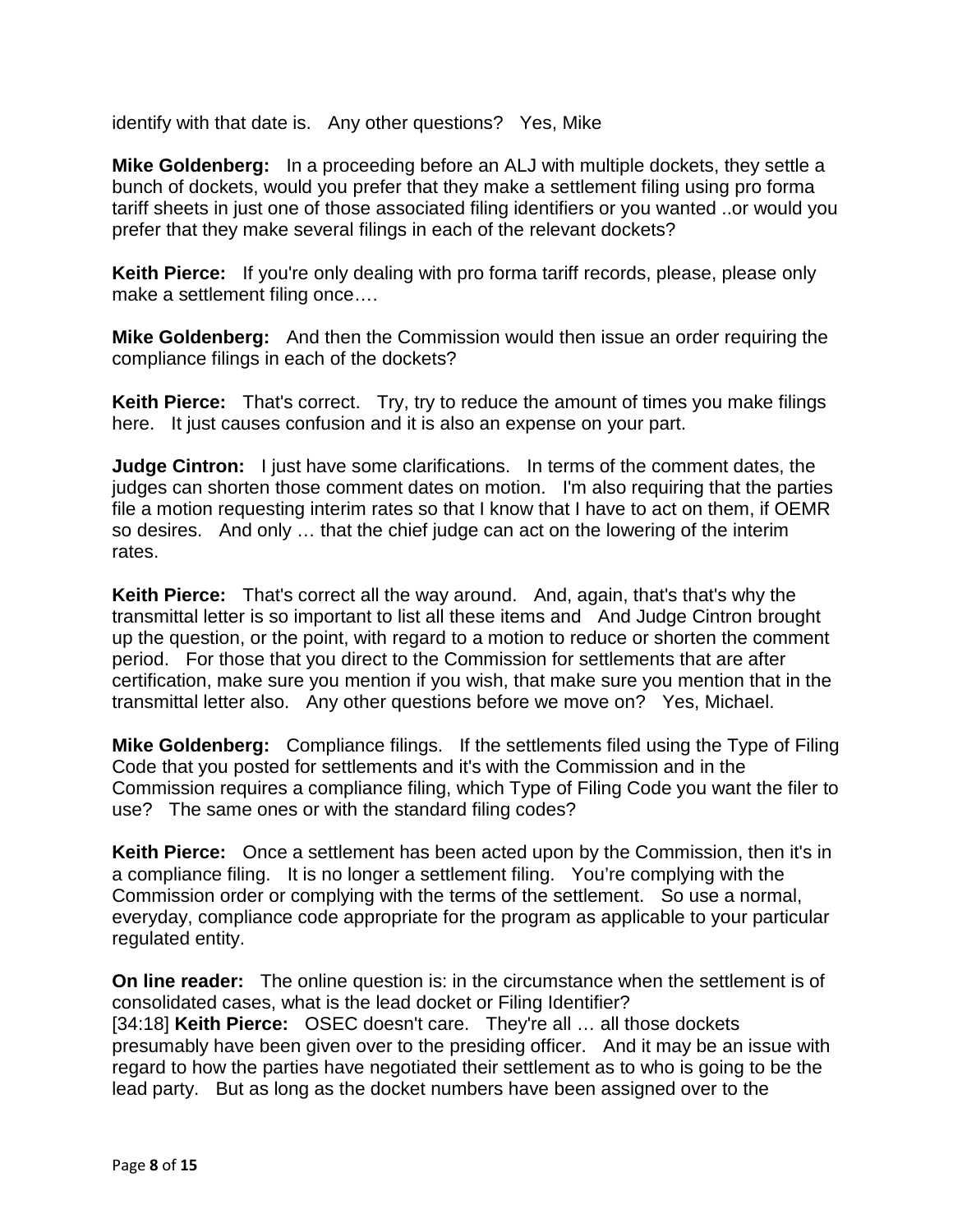presiding officer use any of them – they are all good.

**On line reader:** We have often filed a motion for interim rates in a separate supplemental from the settlement submittal, from the settlement, explanatory statement, etc. Is it preferred to combine the motion with the settlement filing instead? [

**Keith Pierce:** Absolutely combine it into a single filing. It's a total package that was negotiated. We don't want to see these separate filings go off in different ways. They get lost. Reduce confusion, reduced chances of error and in the long run I think it probably makes things simpler. Yes, judge

**Judge Cintron:** What I don't want is the motion being inside the transmittal letter because, as you pointed out, the transmittal letter is addressed to the Secretary. So we may miss it as well.

**Keith Pierce:** Very well, let's go on to what we are referring to is prearranged or preagreed filings. These are often referred to as settlements. However, they do not involve the settlement any pending or open proceeding before the Commission. Yes indeed, they may be referred to as a settlement by the parties. And from their perspective, it is. From the Commission's perspective is not. [inaudible] There's nothing being settled that's before us. There's no specific Commission regulation that apply prearranged or preagreed to filings - unlike 602 settlements where we do have specific regulations addressing those type of settlements. All prearranged or preagreed to filings are managed as if they were every day tariff filings under our standard eTariff business processes. Such as there is no specific Type of Filing Code applicable to prearranged or preagreed to filings. They will all receive a standard Notice from the Secretary, with regard - that usually provides for intervention and, of course, a comment period. Rule 602 comment periods do not apply to these filings. And quite frequently we see these filings come in and they say we want to comment and reply comment. No, that's not that's - that's not the notice that you're going to receive under these filings. There a lot of advantages to making these filings, the Commission of course does have a preference for people reaching agreement. And after all, it reduces the lower - lowers the risks of protests, lowers the risk of suspension. In the event of protests. There are overall lower regulatory expenses as you don't go into hearing, you do not engage in all the expenses of staffing up or all the paperwork that's involved. However, there can be sometimes unexpected results. Unexpected protest because, maybe you didn't cover all the parties that had an interest in the proceeding, or the issues were resolved the way they thought they were resolved. You can also have unexpected Commission results because we may view, or the Commission that is, may view these prepackaged filings from a different light as to what's just reasonable but they are not, or as unduly preferential or discriminatory. And the end result may be some, there may be a rejection or suspension that you may not have expected.

When you have a prepackaged or prearranged filing, there are two available business processes that you can use to make these filings before the Commission. Either the Normal/Statutory or Compliance. These are both business terms are defined in the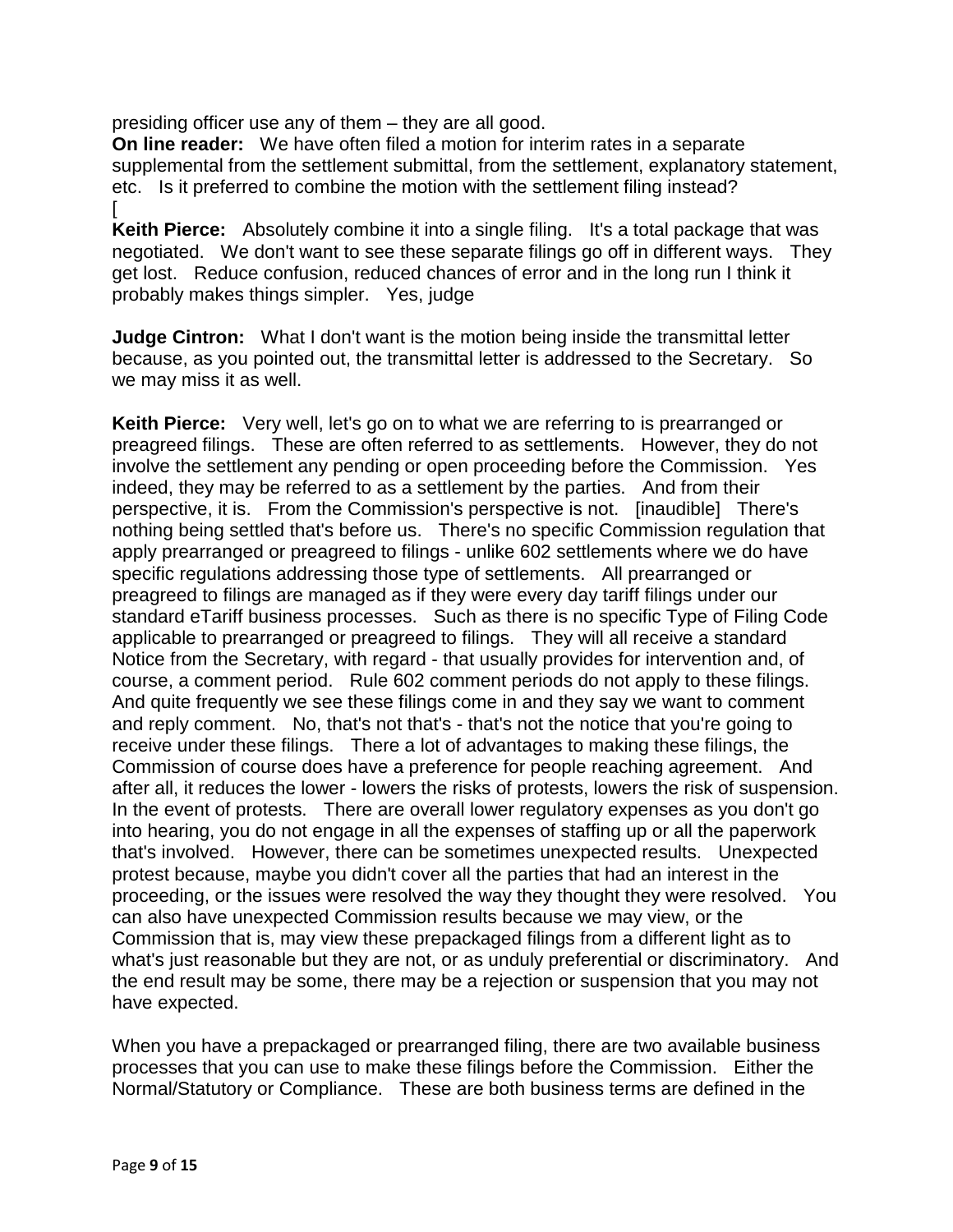OSEC Implementation Guide. When you decide or are choosing which business process, make the decision based on what is the desired outcome, not on the basis that there is a prearranged settlement. So, if you want to place into effect actual tariff records, with the Commission acting pursuant to the statutory or regulatory action date, choose a Normal/Statutory business process business Type of Filing Code. If you're looking for preapproval of the prearranged or preagreed to filing, use a Compliance Type of Filing Code and then follow that up compliance filing after the Commission acts on it. Instructions for that particular procedure is in the DTI order that's in the in the slide. It's the regulatory entity's choice as to which business process use. But, of course, as always, the Commission reserves unto itself - deciding whether their choice was appropriate.

Commission staff highly recommends that parties have a prefiling meeting with with the staff to discuss prearranged and prepackaged filings. Such meetings are permitted pursuant to the regulations that I provided. The reason that we make this recommendation is that these type of filings often involved unique issues, or procedures, or timelines or tariff provisions. Staff can provide suggestions as to the documentation, explanations or tariff construction that may help in processing of that, of such filings. Notice that the disclaimer is in here, again. And the reason that I restated that disclaimer at this location is that, frequently after these meetings, companies will then put in the transmittal letter saying that "staff agreed." No. Staff did not agree. We cannot agree under these terms of meeting, under these particular provisions. So, there's nothing wrong with saying that you met with staff; you cannot say that we agreed this. We do not have the ability to agree. You can of course go to the Commission's regulations for guidance for putting together packages. Of course the OSEC guides and instructions are available, they are equally applicable to these type of filings and the Commission also posts additional information on FERC.gov. We have put together a flow diagram – it is not as complicated for prepackaged filings

And now any questions? Yes, judge

**Judge Cintron:** When you said "staff," what staff are you talking about?

**Keith Pierce:** Very good point. Yes for the prepackaged or prearranged deals were talking about advisory staff, not the litigation staff under OAL. When we are talking about Rule 602 settlements, the staff that we are referring to, of course, is the OAL staff. So, yes, there is a big distinction on that point. I appreciate the clarification.

**Judge Cintron:** What advisory staff are you talking about? What – How do they know who to call? Do they know? I mean, does the FERC.gov site mention?

**Keith Pierce:** That's a good point in the sense that it is supposed to be common knowledge that you called the division directors.

**Judge Cintron:** Wait – do they know that?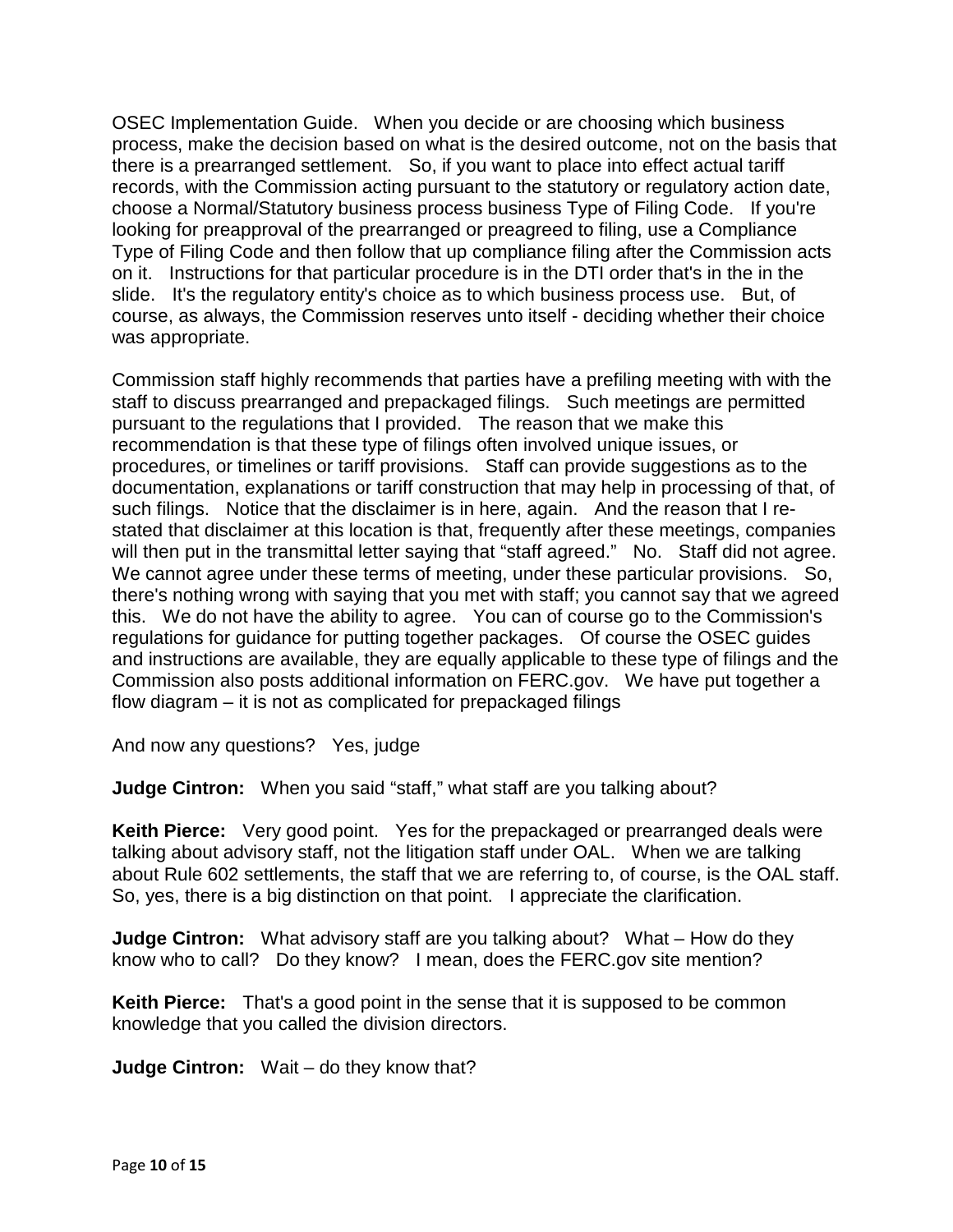**Keith Pierce:** Yes, they do. In fact, we have a former one sitting right there. He used to get all those – get those calls all the time. [inaudible] But you don't have to worry about those, Judge. [inaudible] Thank you for that. Any questions on chat? Very very good. Let's move on to the to the last segment with Donald Gavelek.

**Don Gavelek:** Thank you, Keith. Well hopefully it's a wrap up here – if we haven't overwhelmed everyone with all this information. We have settlement points to remember. All settlements filed through eTariff are automatically loaded into eLibrary and become part of the public record. eTariff filed settlements can only be filed in a single docket number. All members of the eService and eSubscription list in that docket number are automatically informed of the filing and provided an accession number and hyperlink to the filing by OSEC. OSEC does not have access to, nor provide services to any party on service lists maintained by line, by the presiding officer. Parties to settlement should rightly focus on the major issues. But once those issues are settled, the parties need to consider how the settlement package is assembled and how the terms of the settlement are to be implemented. As each settlement is unique, it is not really possible to create a checklist beyond the basics that are already in the Commission's regulations. However, staff see scores of settlements and their implementing compliance filings. From that experience, we put together a list of points to remember. In some of these you may recognize from potholes in your own settlements hit list. So hopefully as we go through these, this will help you out. We hope this section really helps you. In a transmittal letter, clearly identify to whom the Secretary should direct the filing. Identify all proceedings, motions, appeals, etc. that are the subject of the settlement, whether or not part of the proceeding is before the ALJ, including those before the court. Identify all attachments and their security level.

If requesting privileged or CEII treatment for any document, follow the procedures and instructions of 388.112 and .113. If documents or exhibits are included by reference, please include clear citations to the document in eLibrary, such as description, prefiled testimony, its description, docket number and the accession number. If requesting comment timeline other than that provided by the section, you must provide a motion to the presiding officer. Include the motion as part of the filed settlement package. If intermittent, if interim rates are part of the settlement, the transmittal letter must include a motion to place those interim rates into effect and the proposed effective date.

As for the settlement, identify all items and proceedings, motions, appeals that are the subject of that settlement, including those before the court. Clearly, again, clearly identify those items. Clearly state the disposition of each item or proceeding, such as withdrawal of protest, filings, rehearings or appeals. For Part 154 settlements of general rate cases, a separate provision requiring an agreement as to what values the pipeline should use for the exogenous variables in the NGA section 7 certificate application's initial rate calculation.

The settlement perverts. Pardon me. If the settlement permits severing of contesting parties: provisions as to how the tariff will include filed and/or rate Tariff records, and settlement rate Tariff records applicable to contesting and consenting customers.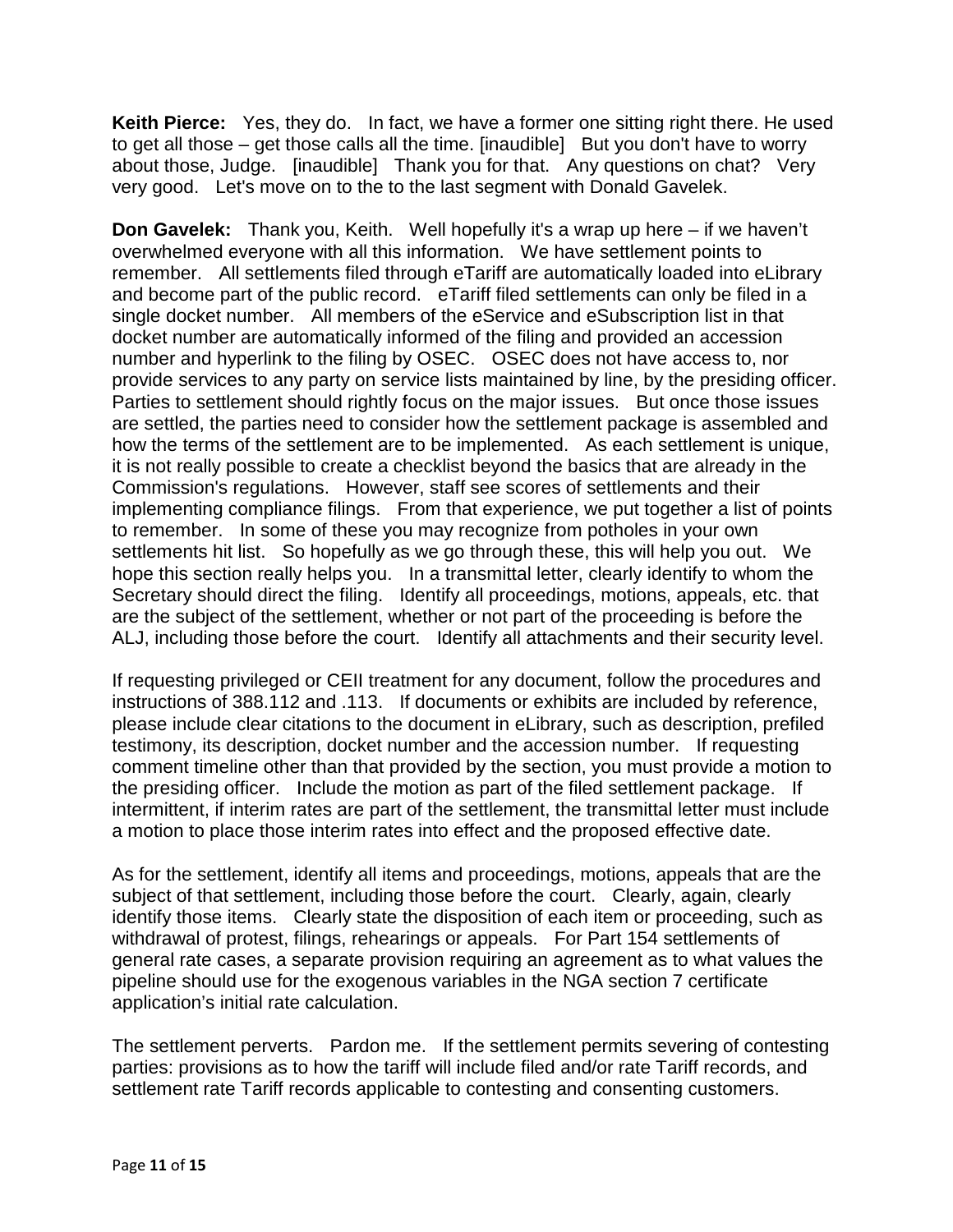There should be provisions addressing the billing of contesting parties pending resolution of reserved issues. Also, provisions that note how contesting parties may become consenting parties. List and define any reserved issues. Interim rates: if interim rates are to be changed, there must be eTariff records filed in eTariff. If interim rates are part of the settlement, include the interim tariff records as part of the settlement filing. You should be sure to note provisions addressing rebilling of customers in the event settlement is not approved. [inaudible] include things such as timing and refunds.

Address comeback requirements, the date of comeback filing or effective date. Does comeback filing date consider the statutory notice and the possibility of full suspension? Also, your documentation is expected as part of the comeback requirement, impacts of other activities, filings, etc. on the scope of the comeback requirement. Also include notes on the rights to early comeback. For formula rate settlements, if the settlement includes exogenous variables in the formula rate, such as return on equity, depreciation, PBoP's, it is regulated entities responsibility to place those values into its tariff and this is in the ODEC cite: 133 FERC 61,261. If a formula or calculations are the subject of the settlement, the formula should be provided in spreadsheet format.

Compliance obligations. Clearly stated compliance requirements should be noted. The documentation requirements, formulas, calculations and methodologies. Also should note the timing of compliance obligations, note responsibilities of each party for compliance obligations, note the right of each party with respect to any compliance filing. For tariff records: settlement provides for revised terms and conditions of service and/or rates, revised tariff records are likely required. It is advisable to file only pro forma tariff records as part of the settlement. I will state that one again: it's advised to file pro forma tariff records. If the settlement provides for revised tariff text or rates, all tariff records within a lock-in period may need to be revised in a compliance filing or filings. There's a limited exception. If there are no other pending issues involving a tariff record in the subject proceeding or other proceedings, including those on appeal, and parties also agreed that the tariff need not be revised.

For filing. Use standard eTariff filing precautions and procedures. You see eTariff specific settlement Type of Filing Codes to file a settlement. Remember that metadata rules. If there's a conflict between eTariff XML data in the document contents eTariff XML data rules. Correct mistakes with a new settlement ToFC eTariff filing. If a settlement filing must be withdrawn, use a withdrawal type of filing code that's appropriate to the program. File a replacement eTariff settlement filing to ensure the Commission properly receives it before making the withdrawal filing.

If OSEC assigns a new docket number, which would be 000, to the eTariff filed settlement, the new docket number is part of the presiding officer's proceeding. There will not be an order consolidating or assigning the new docket number to the underlying proceeding. Parties are advised to intervene in the new docket number. File comments in both docket numbers. OSEC will not change eTariff assigned docket numbers. OSEC will not correct them. They will not correct a regulated entities XML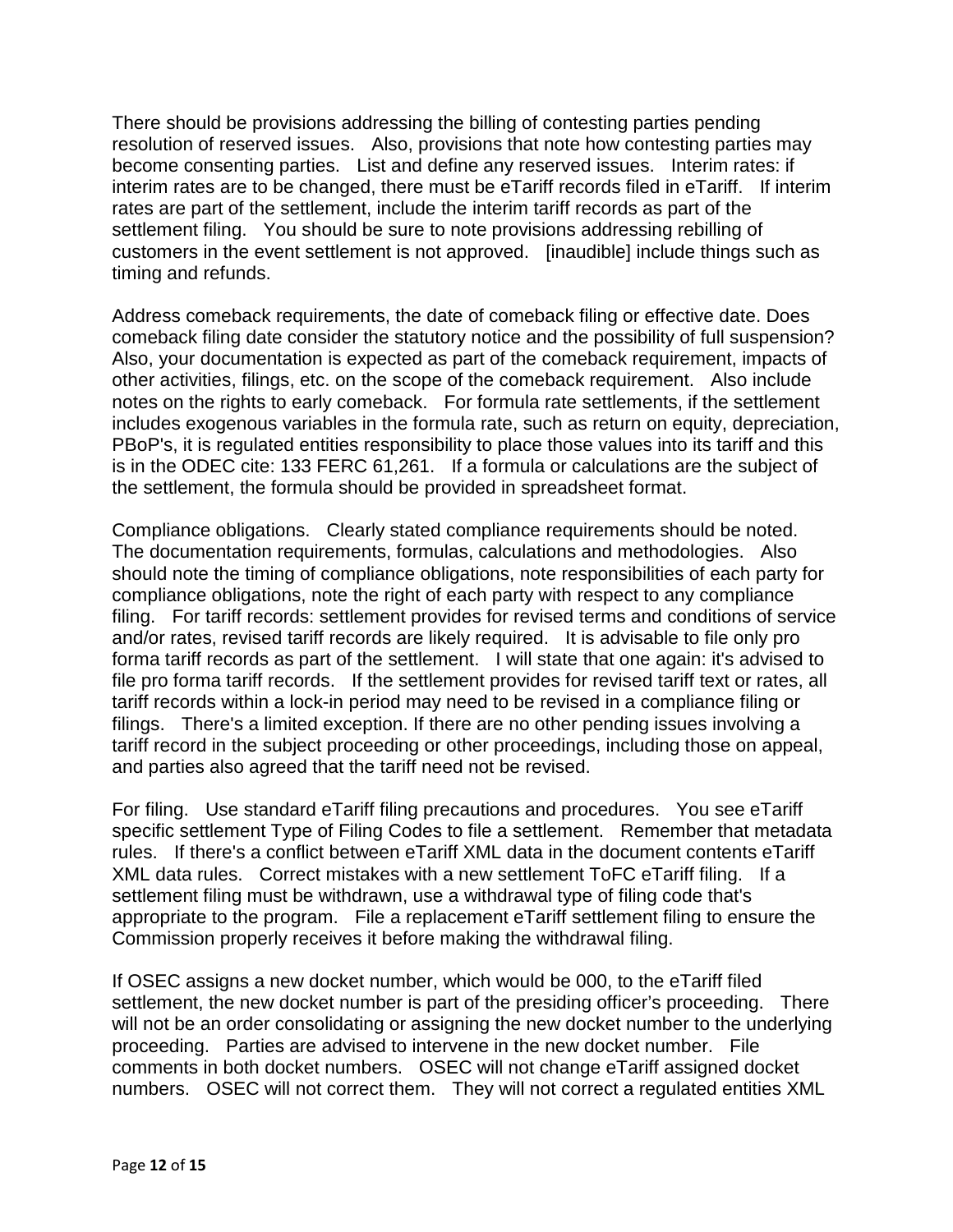mistakes. OSEC treats mistakenly assign new docket numbers no differently than a correctly assigned docket number. To note here, the new docket number is part of the presiding officer's proceeding. The presiding officer may require the regulated entity to correct this mistake and close the new docket number.

Are there any questions on any settlement or prearrange filing procedures?

**Mike Goldenberg:** I have one question. I think you may have touched on it, but an electric filings that are under section 206, where they are in an EL docket, can you explain how people are supposed to file settlements for those?

**Don Gavelek:** They would make it - they would use a Type of Filing Code: Settlement

**Mike Goldenberg:** And what docket number should they choose?

**Don Gavelek:** They would have to choose one appropriate to their regulated program.

**Keith Pierce:** I think what Mike is referring to is where the EL does not have a Filing ID for them to associate with. Under those circumstances they would use a settlement Type of Filing Code. There would be no association at the Filing level, no Associated Filing ID. You'd be - the Secretary would issue a new root docket. In the Filing Description, they should identify the EL docket so that eLibrary has that docket number in eLibrary.

**Mike Goldenberg:** If for any reason, they have a, for example, reactive power filings, there are a lot of filings that are originally informational filings and so they do get in ER docket. Would you prefer that they use that ER docket when they file the section 206 settlement?

**Don Gavelek:** In the Filing Description.

**Mike Goldenberg:** No, but instead of getting a new root, should they use the existing ER docket when they filed the informational filing if they made it through eTariff?

**Keith Pierce:** If they made it through eTariff they should keep it in in there, in that docket number.

**Mike Goldenberg:** And the other thing is my understanding that the settlement agreement itself should not be included in the tariff portion of the filing. It should only be as a transmittal letter or a separate document, but it's not part of the tariff. So that any terms and conditions that are in settlement agreements should probably be put in the tariff itself if you expect that to be enforced. Because the settlement agreement just goes in eLibrary, not into the tariff.

**Keith Pierce:** That's correct. And you will, the Commission has said as such comments before in the Boston Edison order, approximately [98] FERC, somewhere in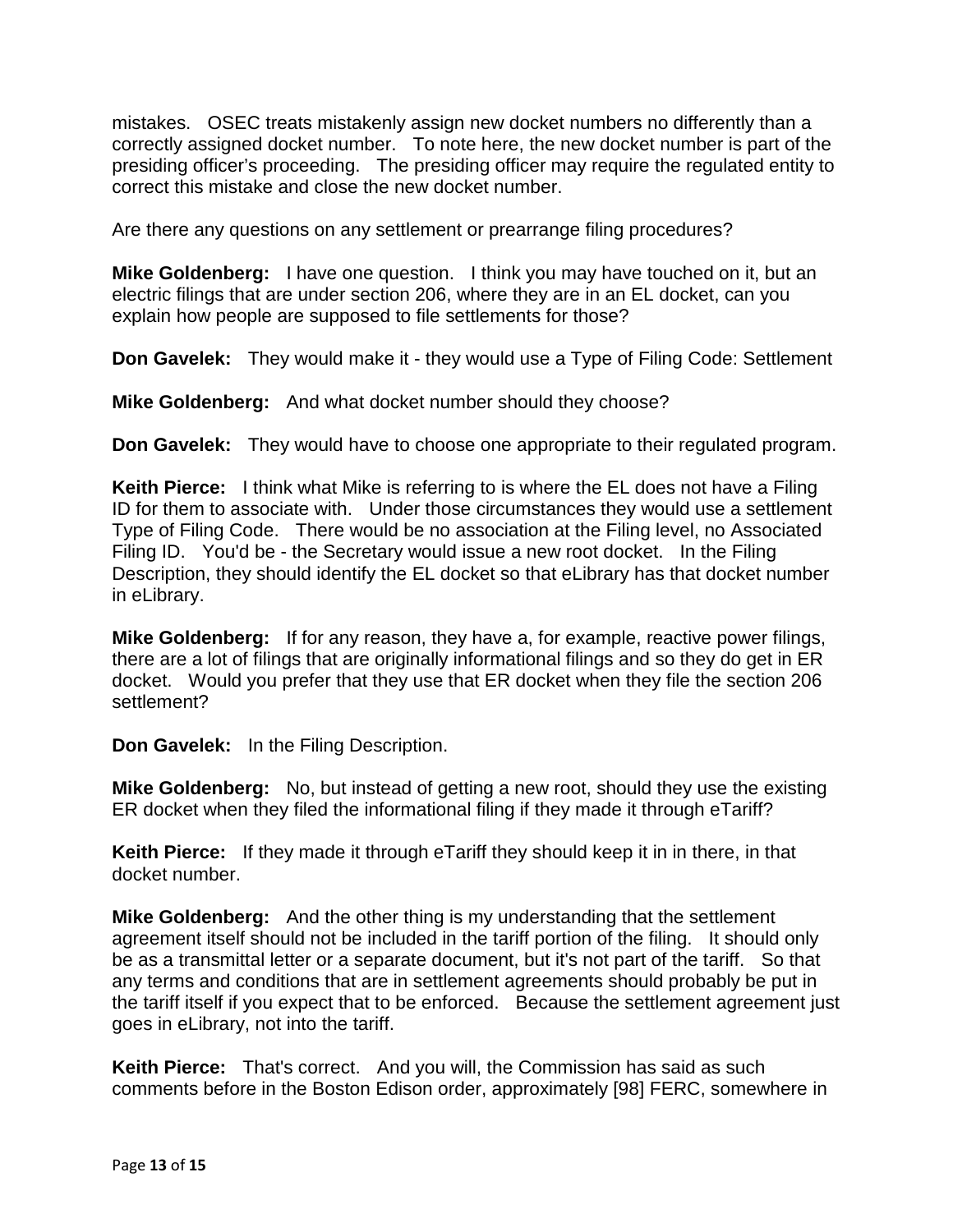that area. **Audience:** On page 33: what's a come back requirement?

**Keith Pierce:** On some settlements parties have reached an agreement that the regulated entity should the comeback to the Commission with either a full or partial 205 or section 4 filing depending on what they negotiate. It often puts a timeline on as to when that filing should be made. Sorry, a term of art there.

**Judge Cintron:** In a lot of settlements, they just – the parties agree that they will file a tariff again in, like, 2020/2025 That's a common method. It could be other things depending on what's happening. The more problematic one is when they reserved issues, they will reserve certain things. I personally and my office does not look at those favorably because they create a lot of problems for us, including an administrative nightmare. Right now were are sitting on one docket that goes back I believe two or three years. Our tracking systems are tracking it even though it was a settlement that was partially settled and then they postponed one of the things so now they're back. And so that is not a good procedure to follow because from an administrative perspective – it just - that docket exists forever and ever more. So if we are going to settle, settle everything. In terms of when there is a new docket number, we recommend that the Commission close it out. We may tell the parties. I don't know if we are telling the parties to correct the docket number. We just say to the Commission: close out that docket number. Okay we are not. I don't believe that we are requiring the parties to do that. In terms of the interim rates, that has always been a problem. So the transmittal letter, if there is something that I need to address, the transmittal letter should mention that there is a motion. And I would still require a motion since a motion has more teeth into it than if they just put it in the transmittal letter. I will not sign off on interim rates if they don't prove that it lowers the rate.

And I was remiss on thanking Sarah for all her hard work. She was the one that put together those flowcharts and put together this presentation here today.

**Don Gavelek:** And I point out one observation on the new docket issue. Sometimes we experience a situation where a filing is improperly filed. You have a settlement proceeding. And as far as closing the docket out - that would fall back to the situation of: withdraw it and refile it to get a proper.

**Judge Cintron:** I can order that.

**Don Gavelek:** I can't order that.

**On line reader:** So the first question online. Can you describe the process for eFiling when protected or confidential documents are involved?

**Keith Pierce:** Under the eTariff XML format when you attach a document, there is a data element to select as to whether or not the document is public, CEII or privileged. And that is automatically recognized by the Commission software. And when it's